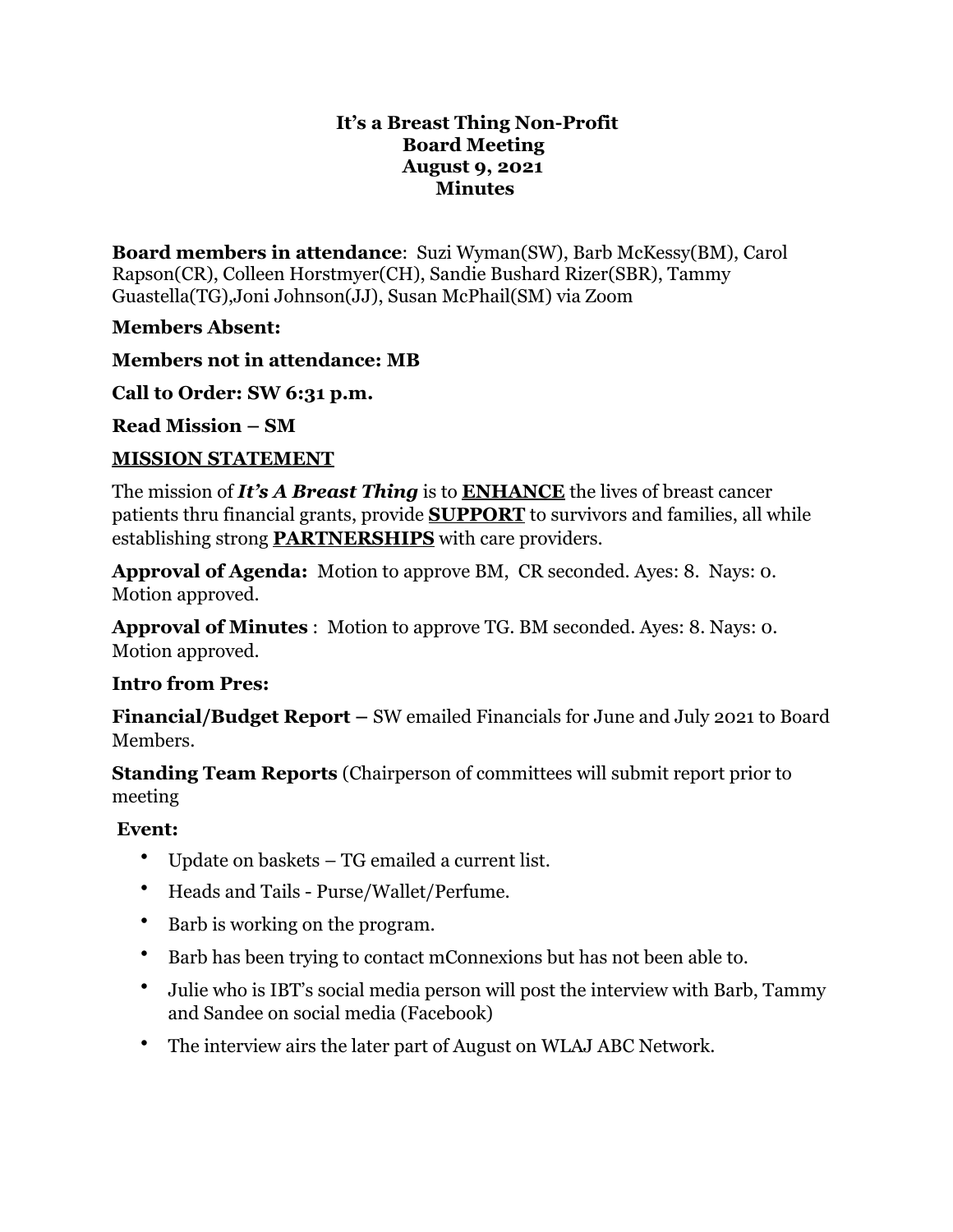- The Photographers cannot be at the event, but they gave Barb
	- another photographer's name so Barb will be contacting her. If she can't be there, Michelle Hoffman of Hoffman Photography is another prospect.
- Tim Barron has confirmed he will be attending.
- Bob Howe has not confirmed as yet.
- Barb is working on the poster and bid tickets.

### **Grants:**

- Ready to be awarded 17
- 2. Awarded in  $2021 90$
- 3. Total Awarded to Date 418
- 4. Second Time Awards Waiting 13

# **Marketing: Totals to Date:**

- Bras 16
- Sponsors 4
- Exhibitors  $-7$

Further discussion on the gifts for the bra winners and Fan Favs. Gifts card amounts will vary for 1st, 2nd, 3rd place bra winners and they will receive a flower bouquet also. Gift cards will also be given to the Fan Fav's. Gift card amounts TBD.

CR will have her hubby talk to BA Florist about donating the bouquets and possibly other arrangements for the event

TG is waiting for the floor plan and their sponsorship from Eagle Eye. Jennifer from Eagle Eye will post on social media.

CR is purchasing gifts for the speakers. Possibly a basket of breads from Great Harvest or a basket from Dusty's.

JJ asked if a list of what board members and OUTREACH members will be expected to do at the event. Questions have been brought up regarding what their roles will be.

Board members should wear black slacks/skirt/dress with black/pink blouse or coverup.

A new board members picture will be taken before the event.

# **Old Business**

### **New Business**

MB sent the 100 Women letter to board members. Adjust the letter as you see fit.

# **Next Event Meeting**

August 16, 2021 at Salon Savvy